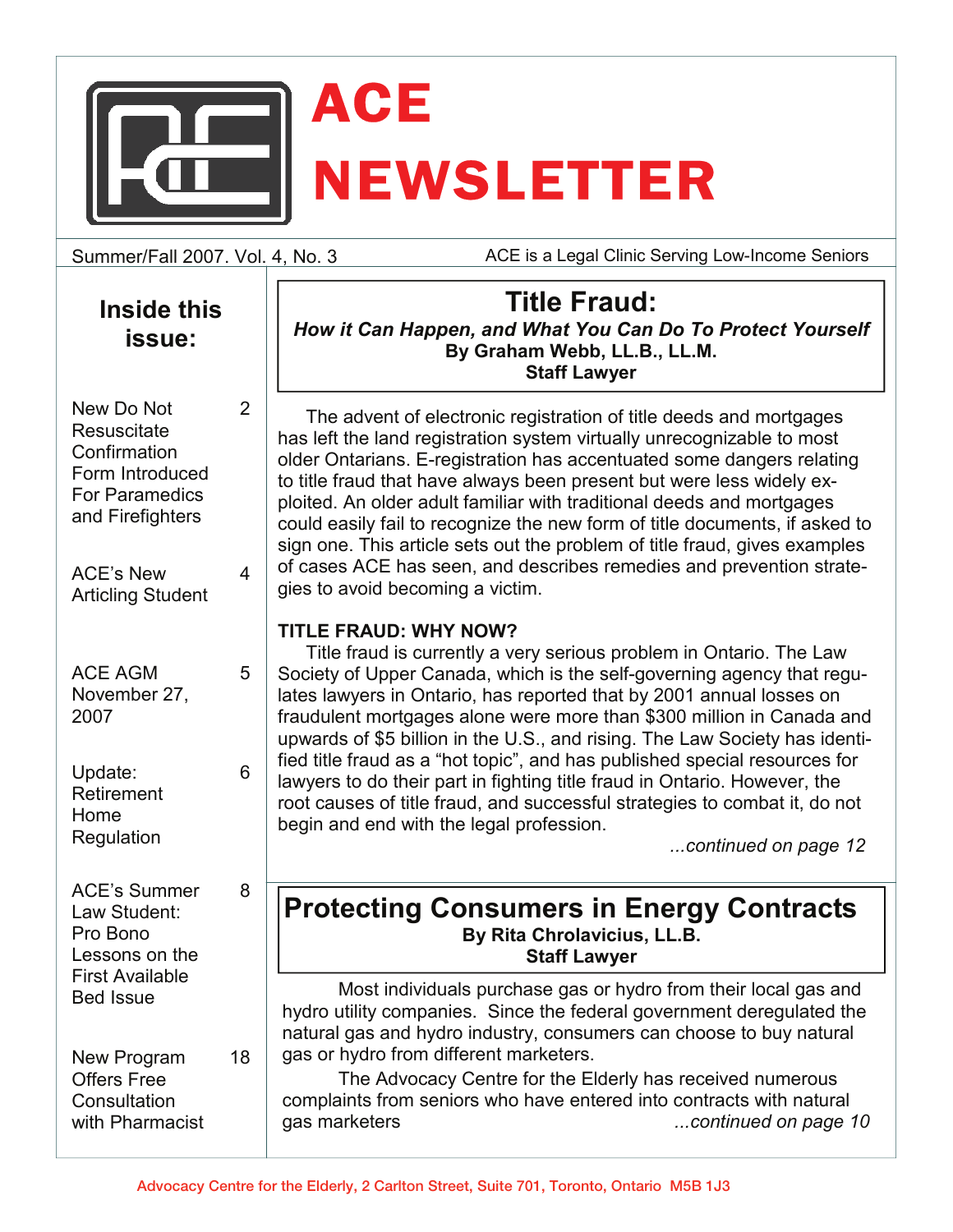### **New Do Not Resuscitate Confirmation Form Introduced**



### **for Paramedics and Firefighters**

### *By Judith Wahl, LL.B*

### *Executive Director*

A new Do Not Resuscitate (DNR) Confirmation Form has been introduced by the Ministry of Health and the Office of the Fire Marshall to authorize paramedics and firefighters, the most common first responders in emergencies, to honour patients' wishes in respect to resuscitation.

The law and policy that applies to paramedics dictates that paramedics must resuscitate and under no circumstances can they honour DNR directions from patients and their families. In 1999 the Ministry of Health and Long Term Care (MOHLTC) introduced a DNR/Validity Order Form that would be completed by a physician or nurse (RN, RN(EC) or RPN) and handed to the paramedic at the time of the patient's transfer from their own home, or long-term care home, to hospital. The paramedic was then able to honour the DNR order if the patient had a cardiac arrest during transport.

However, in order for the DNR to be followed, the regulated health professional (physician or nurse) had to physically hand off the form. This obviously was not possible in most situations where the patient was at home receiving palliative care and did not have a nurse or physician right on site. A Task Force was therefore struck to try to develop a new standard and a process to implement the new standard. This new form is the result of the work of the Task Force. This form will be available across Ontario as of November 1, 2007, with full implementation by February 1, 2008.

The new form (DNRC Form) is a one page form with a unique serial number. The forms are made available only to the appropriate regulated health

professionals that are authorized to sign them and are not available on the internet to the public. This is important to prevent misuse of the forms.

The DNRC form is to be used as a communication tool between health care providers and emergency responders, and may be completed by the physician or nurse and left with the patient or patient's SDM. The properly completed form signed by the physician or nurse is sufficient authority to the paramedic or firefighter that the DNR may be honoured even if the physician or nurse is not handing the form directly to the emergency responder at the time of transfer.

The patient or SDM may revoke consent to DNR at any time, and the form is then cancelled. This revocation can even be expressed by the patient or SDM while the paramedic is present with the patient. The form makes it clear that although the paramedic is not to do resuscitation on the patient, the paramedic will provide comfort care and appropriate palliative care interventions as needed by the patient.

The form must be fully completed to be valid. Before the physician or nurse signs the form, he or she must make sure that certain preconditions have been met. The physician or nurse must confirm that either:

*a current plan of treatment for the patient exists that reflects the patient's expressed wish when capable, or consent of the patient's substitute decision-maker ("SDM") when the patient is incapable, that CPR NOT be included in the patient's plan of treatment. This means that a conversation must take place with the patient or patient's SDM*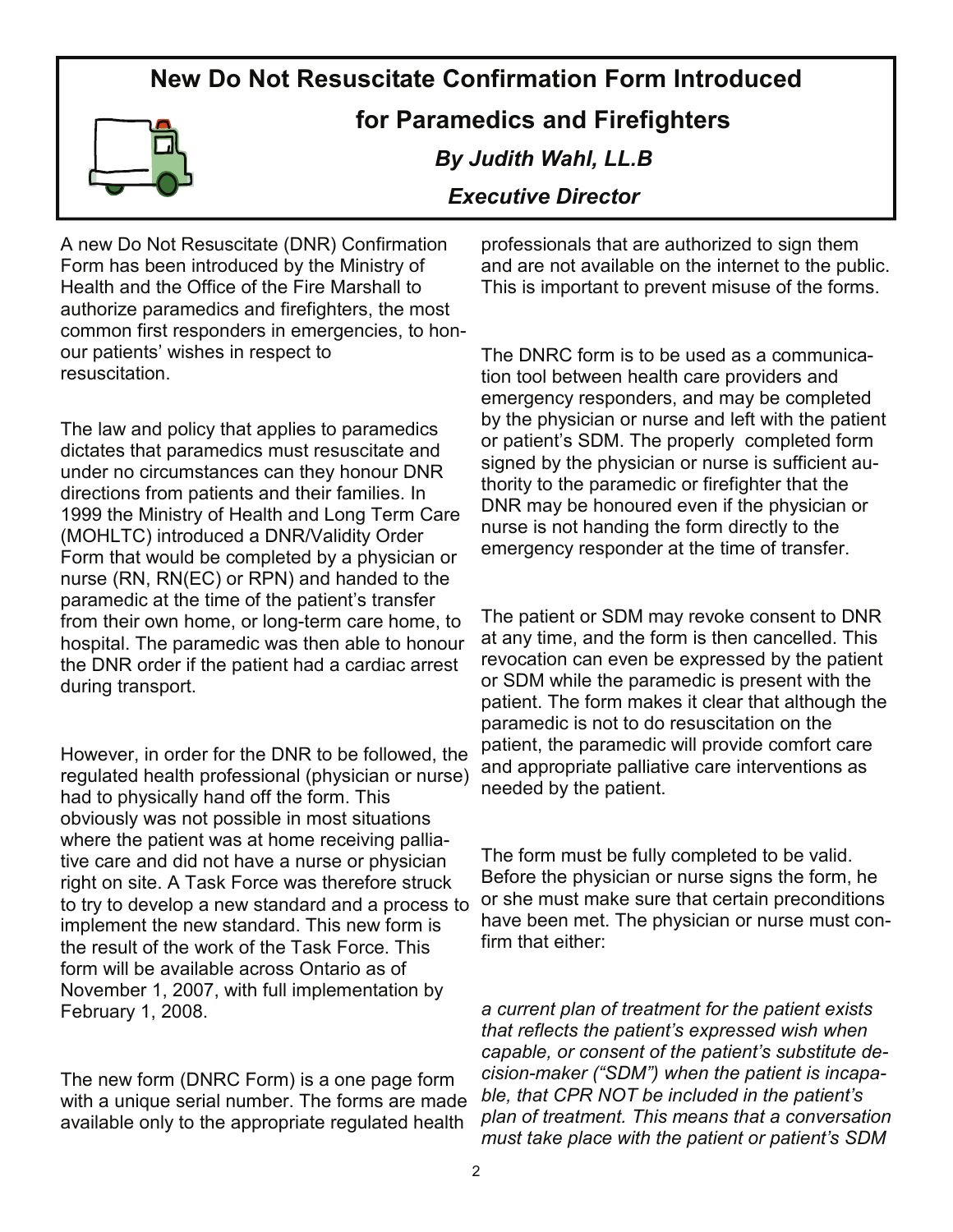*about resuscitation or no resuscitation. The physician or nurse must get an informed consent to the plan of treatment that includes this DNR directive. That means that the physician or nurse must explain the risks, the benefits, the side effects and the alternatives to CPR, and then get the patient's or SDM's decision.* 

### OR

*the physician's current opinion is that CPR will almost certainly not benefit the patient and is not part of the plan of treatment, and that the physician has discussed this with the capable patient or the SDM when the patient is incapable. This is to address circumstances when the physician is not offering CPR as a treatment. No informed consent is then required as no treatment is being offered, however the conversations with the patient or SDM must still take place. The physician cannot just direct the paramedics not to provide CPR without this conversation having happened.* 

The intent of this new form and standard is that patient's (or SDM's) consent to "no CPR" will be known. It also should encourage best practices about informed consent: the physician or nurse should not be signing this form unless that physician or nurse ensures that a conversation has been had with the patient or SDM about CPR and an **informed** consent has been obtained for including no CPR in the plan of treatment for the patient, or the conversation about why CPR is not being offered to the patient has been had with the patient or the SDM. The plan of treatment and the conversations about "no CPR" must be done before this form is signed.

This form is a direction to paramedics and firefighters about "no CPR", and it is not in itself a consent to "no CPR" in other circumstances. However, this new form and standard in respect to paramedics and firefighters should push longterm care homes and other health facilities to revisit their advance care planning and consent practices and policies.

ACE has observed that a number of long-term care homes do not ensure that proper informed consent is obtained to a plan of treatment. Completion of a tick box "level of care" form is not a plan of treatment. Some homes have policies stating that the patient/ new resident must consent to "no CPR" as a condition of admission. A blanket policy is not appropriate and is not legal. Some homes require new residents or their SDMs to complete tick box advance directive forms that do not comply with Ontario law, or have non-regulated health providers such as PSWs or other non-health care staff assist patients in completing advance directive forms.

In the context of these new DNRC forms, it would be very risky for a physician or nurse signing the form to rely on any "conversation" between the resident/SDM and a PSW, other staff member, or volunteer as satisfying the precondition to signature of the DNRC form. It is unlikely that the patient or SDM will have received the information necessary to give an informed consent to "no CPR" in the plan of treatment if done in that manner.



There are many misunderstandings about advance care planning and health care consent in the practices of long-term care homes and other care facilities. It is hoped that this new DNRC form and standard will have a perhaps unintended result of increasing the knowledge about health care consent and advance care planning, and will result in changes in practices overall on these issues throughout the health system.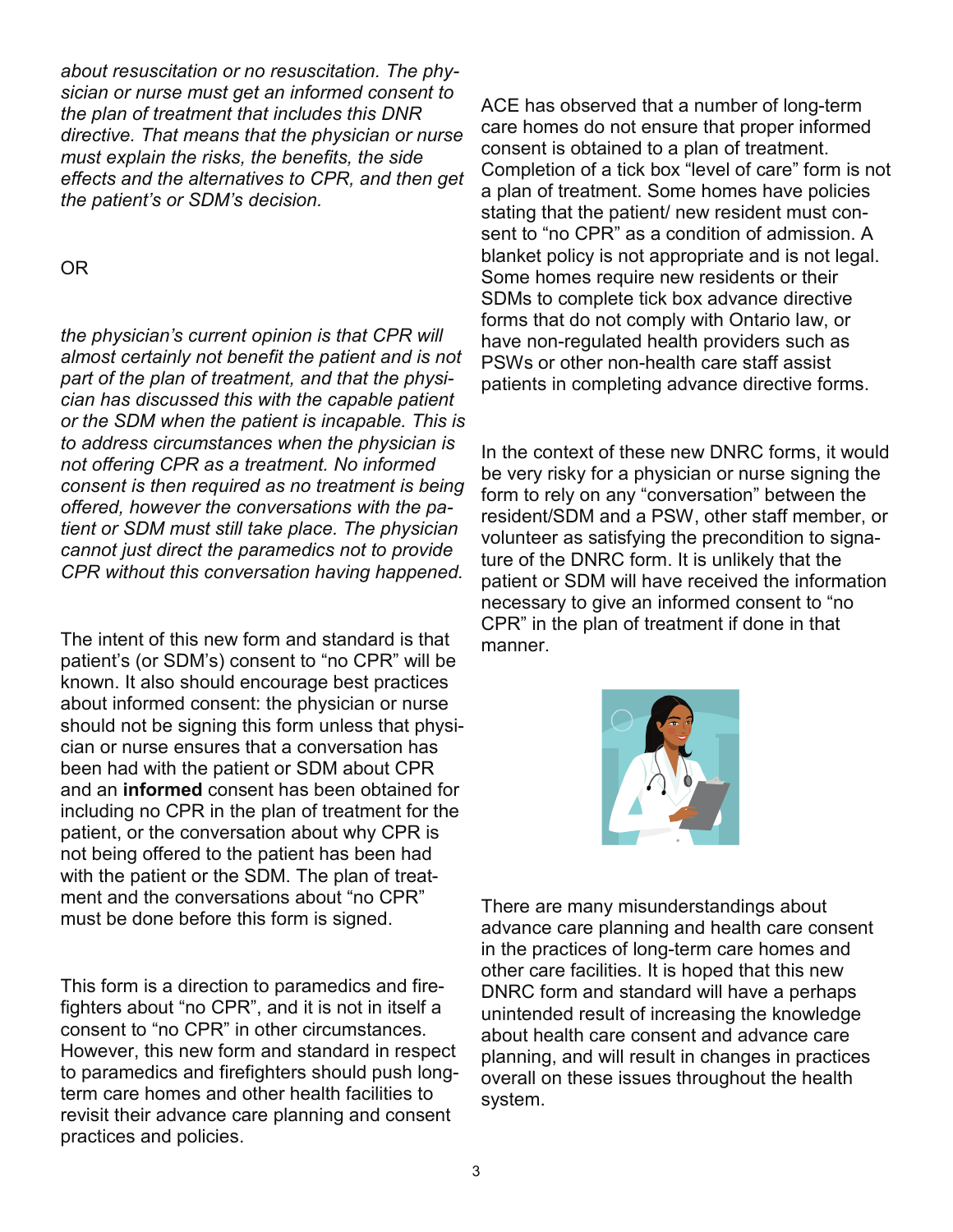## **ACE Welcomes New Articling Student!**

 Navneet Johal has joined the ACE office as an articling student. Before being called to the Bar in Ontario, law school graduates must pass exams set by the Law Society of Upper Canada and must complete a 10-month articling term under the supervision of a lawyer. Navneet will be working with the ACE lawyers on the wide variety of legal and research issues within our mandate.

 With a background in Gerontology and Health Studies from McMaster University, Navneet decided to pursue a legal education so that she could put her knowledge to work for seniors facing legal issues. She says:



*"I have always been acutely aware of the issues surrounding the growing aging population in Canada.* 

*As it continues to expand in the years to come, more work* 

*will need to be done. This is precisely the reason why there is a need for caring, committed, and informed voices to protect the needs of this expanding cohort in Canada; and this is what has driven me to pursue a career in Elder Law."* 

 Navneet is no stranger to ACE: she spent the summer in 2005 and 2006 working in the ACE office as a law student. She continued her research and writing on elder law issues during her third year of law school at the University of Ottawa in 2006-2007.



Navneet brings wonderful enthusiasm and sensitivity to her work, and ACE is thrilled to have her in the office. We hope she enjoys her articling year and gains practical experience that will help her help others in the future!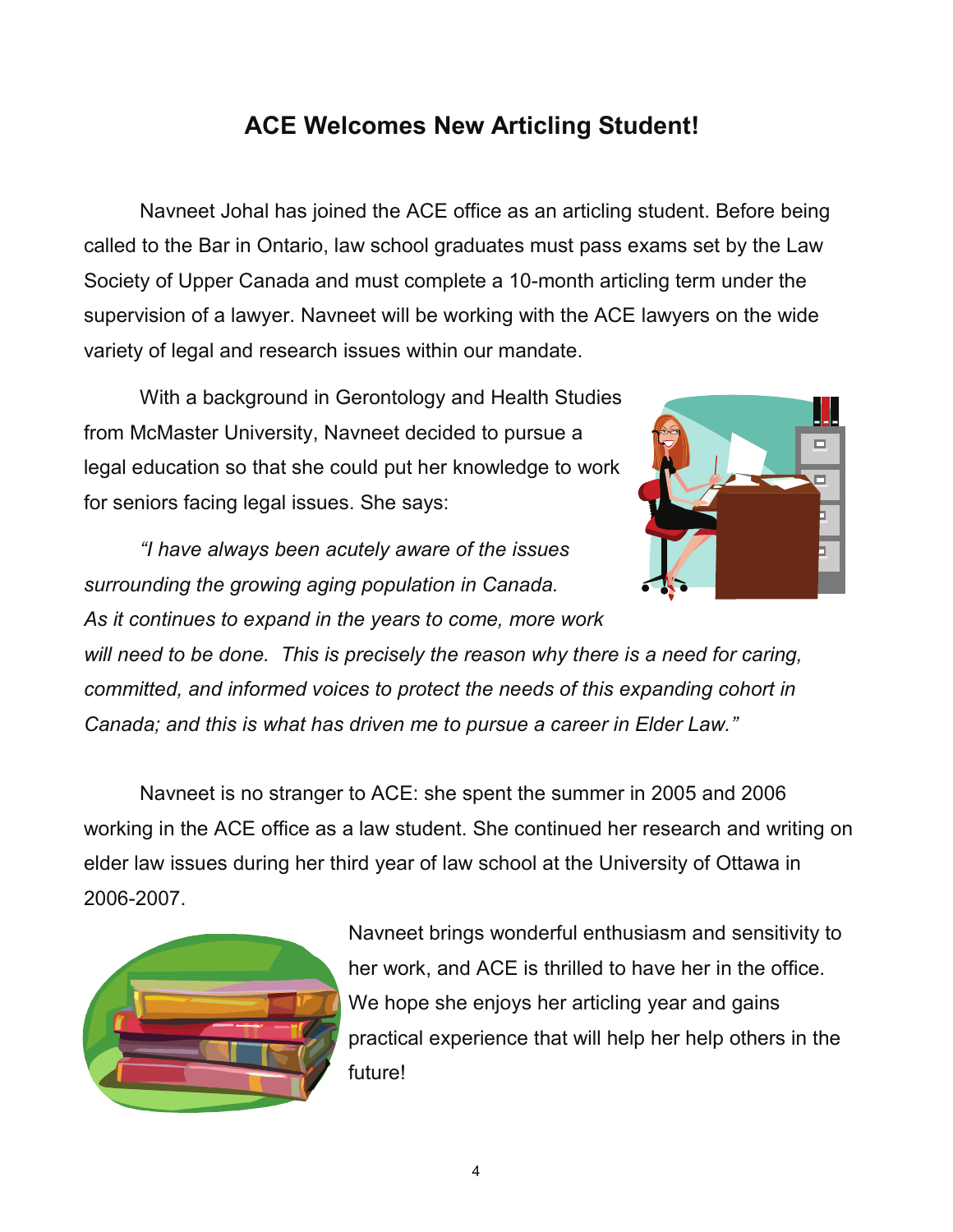# **Trends, Tales and Triumphs**

 **Ace 2007 AGM**

The Annual General Meeting of the Advocacy Centre for the Elderly will be held on Tuesday, November 27, 2007. Members are invited to attend to hear ACE lawyers and legal colleagues speak about the **trends** in legal issues facing our clients, the

types of **tales** our clients are relating to us about their lives (with identifying details removed, of course!), and the recent **triumphs** ACE has achieved on behalf of low-income seniors.



ACE lawyers, and our guest speaker Jan Goddard, a lawyer in private practice, are on the front lines.

Come to the AGM and hear their take on the

ongoing and ever-changing challenges they encounter in a legal practice serving seniors.

> **Date:** Tuesday, November 27, 2007 **Location:** Downtown YMCA **Address:** 20 Grosvenor Street, Toronto (West of Yonge Street, North of College ) Time: 7:00 p.m.

**Mark the date in your calendar! We look forward to seeing you at the AGM.**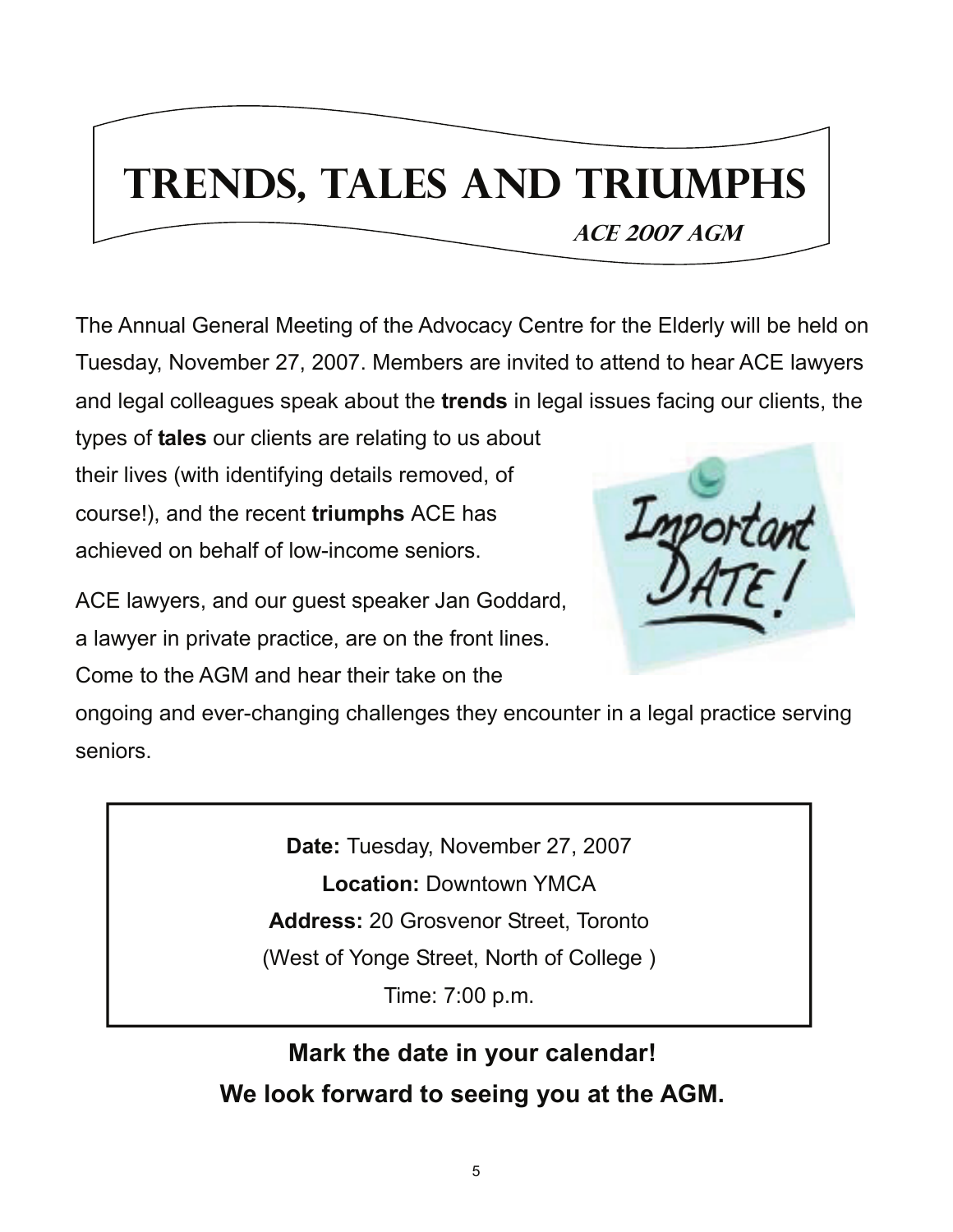## **Retirement Home Regulation Update**

The Advocacy Centre for the Elderly wants to know if YOU are interested in participating in a discussion, exchanging information and creating an action plan in respect to the regulation of care and services in retirement homes.

If you are, please contact Judith Wahl by email (wahlj@lao.on.ca) or by calling 416-598-2656 (and leaving your contact info) or sending your contact information to ACE (address on back page).

### **Why are we asking this now?**

On Friday, Sept 7, 2007, just before the start of the election period on Sept 10, 2007, the Honourable Jim Bradley, Minister Responsible for Seniors, announced that his Liberal Government was planning to introduce **Consumer Protection legislation** to set standards of care and services for retirement homes. The News Release is on the Ontario Government Website at the page for the Ontario Seniors Secretariat at http://www.citizenship.gov.on.ca/seniors/english/ news/2007/n20070907.shtml.

Prior to this announcement, the Ontario Seniors Secretariat conducted a public consultation about this issue in 12 cities from January to March 2007. The report of that consultation is also on the Seniors Secretariat website.

ACE believes that this consultation was flawed both in content and process. An article in the last ACE Newsletter (Fall 2006/Winter 2007, Vol. 4, No. 2) outlines these concerns. It is available at www.advocacycentreelderly.org under the link "Publications". As well, our submission to the consultation is also posted on the website on the ACE home page.

We have identified THREE KEY ISSUES that were not addressed in this consultation, or were not discussed sufficiently to get appropriate feedback from participants in the consultations.

### *1. CONTINUUM OR PARALLEL SYSTEM?*

The consultation did not ask the question whether Retirement Homes are part of the

\* CONTINUUM of housing with a cap on the level of care that may be sold and delivered, or are

\* a PARALLEL system to long term care homes offering health services on a private pay model.

This is a significant policy issue as the latter model is TWO TIER MEDICINE. A decision needs to be made as to whether the regulation of retirement home care and services is a CONSUMER PROTECTION ISSUE, as proposed by Minister Bradley, or a HEALTH SERVICES ISSUE.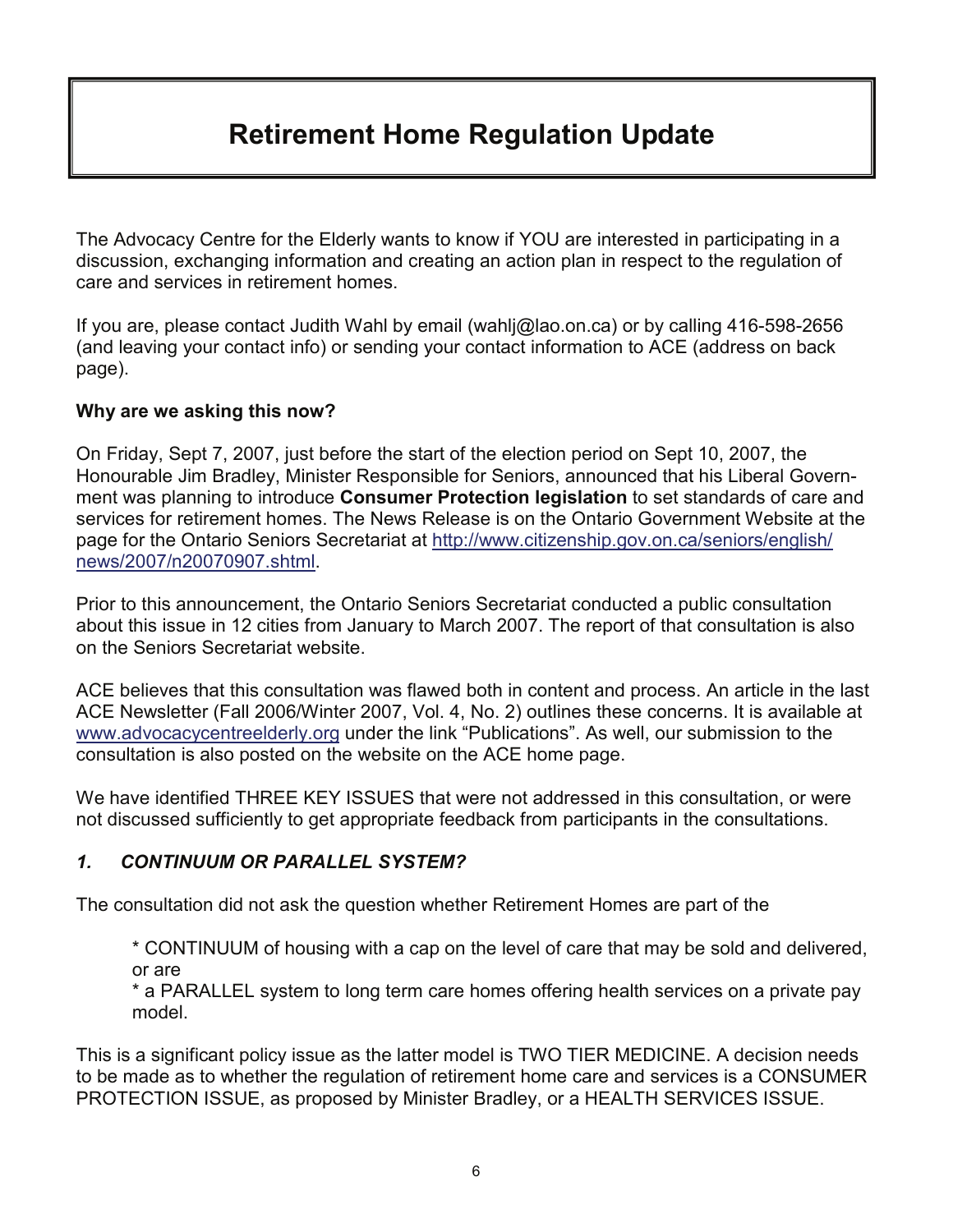### *2. IMPLICATIONS OF THE "THIRD PARTY" REGULATORY MODEL*

The implications of the proposed "third party" regulatory model, based on the model used for TICO (the Travel Industry Council of Ontario), was not discussed sufficiently for the attendees to understand what this would mean in practice. Resolution of problems related to travel services is significantly different than problems related to care and services in retirement homes.



### *3. STANDARDS FOR CARE AND SERVICES*

There was not sufficient time at the consultation to discuss WHO should set the standards and WHAT these should be.

The news release states that the consultation attendees suggested that the new standards be built on the voluntary standards established by the Ontario Retirement Communities Association (ORCA). But there was no critical analysis of these standards provided for the consultation participants, copies of the standards were not provided at the consultation, and there was no time at the consultation to specifically review and comment on these standards.

ACE has identified serious flaws with these standards and submits that detailed discussion of standards, not just on a standard contract as announced in the press release of September 7, 2007, must be done before any type of legislation is created, whether it is consumer protection legislation or health legislation.

### **WE WANT TO HEAR FROM YOU.**

If YOU are interested in discussing the regulation of retirement home care and services, contact ACE and let us know how we can reach you.

We will send additional information as to the next steps after we know who is interested in this collaboration.



The recent Ontario election resulted in another Liberal majority at Queen's Park, so we must assume that the announcement of September  $7<sup>th</sup>$  is the new government's plan of action. Therefore we need to work to have these key issues addressed before any legislation or standards are introduced.

This is an opportunity for those interested in these issues to be proactive. We look forward to hearing from you!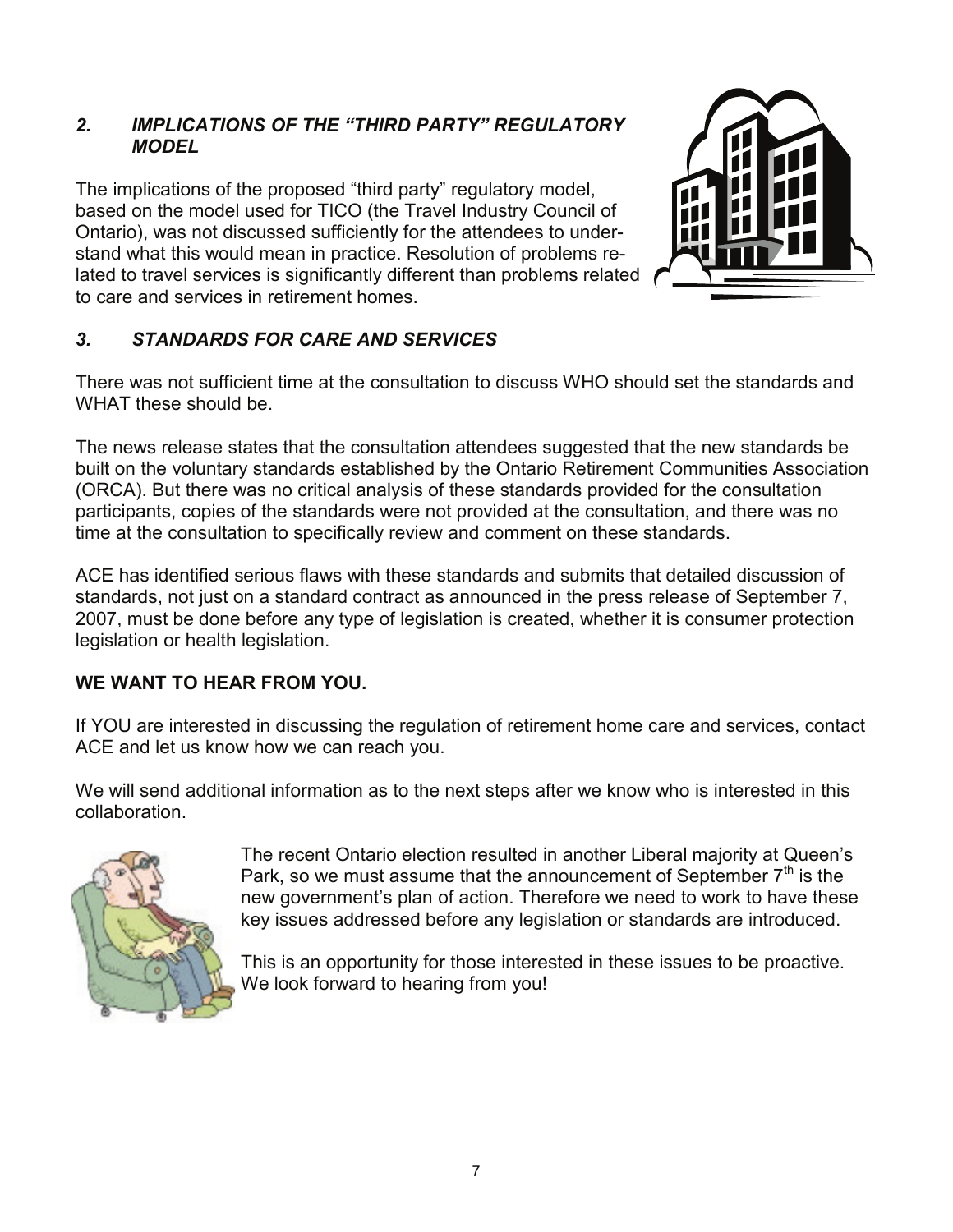### **Meet Randall Harris, ACE Summer Law Student**

### **Interviewed by Pauline Rosenbaum, Staff Lawyer**

Randall Harris, a third-year law student at the University of Toronto Faculty of Law, spent the summer of 2007 working with ACE.

### **ACE: You are about to enter your third and final year of law school at the University of Toronto. Why did you decide to study law?**

RH: A full answer to this question would fill the entire ACE Newsletter! But here are the major reasons. Prior to starting law school I was working on my Master's in Chemical Engineering. I was doing research on the biodegradation of pollutants by soil bacteria. Though I found many aspects of this work fascinating, I realized that my interests were less in the science behind bacterial degradation and more in the broader societal issues surrounding the production, use, and clean-up of toxic pollutants. It also became apparent that no matter how much scientific research was gathered, without adequate laws and enforcement mechanisms the production and widespread use of these chemicals would persist. I began to realize law was crucial in promoting change within our society and became interested in how the law worked.

Also influential in my decision to enter law school was my upbringing. My mother is Colombian and my father is Canadian. Throughout my childhood we often moved between the two countries. I was always struck by the contrasts between the two. For example, in Colombia my Dad drove like a nut because everyone else did and because there was little consequence. Here he follows the traffic laws (mostly) and drives in an orderly fashion. Growing up, this small yet of society which is often ignored and which is vulnerdrastic difference always intrigued me. Why was there pervasive disregard for the rules of the road in Colombia while in Canada people (including Colombians visiting or who had migrated here) generally followed them? I could only conclude that having laws written down somewhere was not enough. Something else was required in order for these laws to be respected and followed. I believed the study of law might help me answer this question.

### **ACE: What is Pro Bono Students Canada?**

RH: Pro Bono Students Canada (PBSC) is a national organization that attempts to provide law students

with hands-on legal experience in the public interest sector. One PBSC program matches law student volunteers with non-profit organizations which require legal assistance. PBSC also manages a number of fellowships which fund students to spend a summer working at a public interest organization. The goal is to benefit both the student and the organization.

I had spent the summer after my first year at law school working at an intellectual property firm. It was a great experience and I met some wonderful people. However, I wanted my second summer to allow me to work for a cause or an issue I could wholeheartedly dive into. I was attracted to policy issues and wanted to work for legal reform. An obvious place to look for such work was in advocacy organizations such as ACE. Unfortunately, the budgets of these organizations are limited, and funding for a summer student is often out of reach. Thankfully, funds have been established by generous individuals and organizations which enable such internships to exist.



#### **ACE: Why did you choose to work with ACE?**

RH: While I was researching different public interest organizations, I came across ACE's name and was immediately intrigued. Then, after reading about ACE's work on its website I knew that I

wanted to spend my summer here, for several reasons. First, ACE works to improve the lot of a segment able to abuse. Few times have I been as incensed as when my family discovered that a salesman had been charging my grandmother, whose memory was failing, multiple times for the same service. Second, I had become increasingly interested in health law and policy issues through courses and seminars in law school. The fact that ACE was a frequent player in debates and legal disputes in this field greatly appealed to me. Finally, I was drawn to the fact that ACE uses different approaches to accomplish its mandate: public legal education, direct client representation, and law reform. I imagined (and was right) that ACE would be a very dynamic institution and that I would learn a great deal from the different routes one can take to promote positive change in society.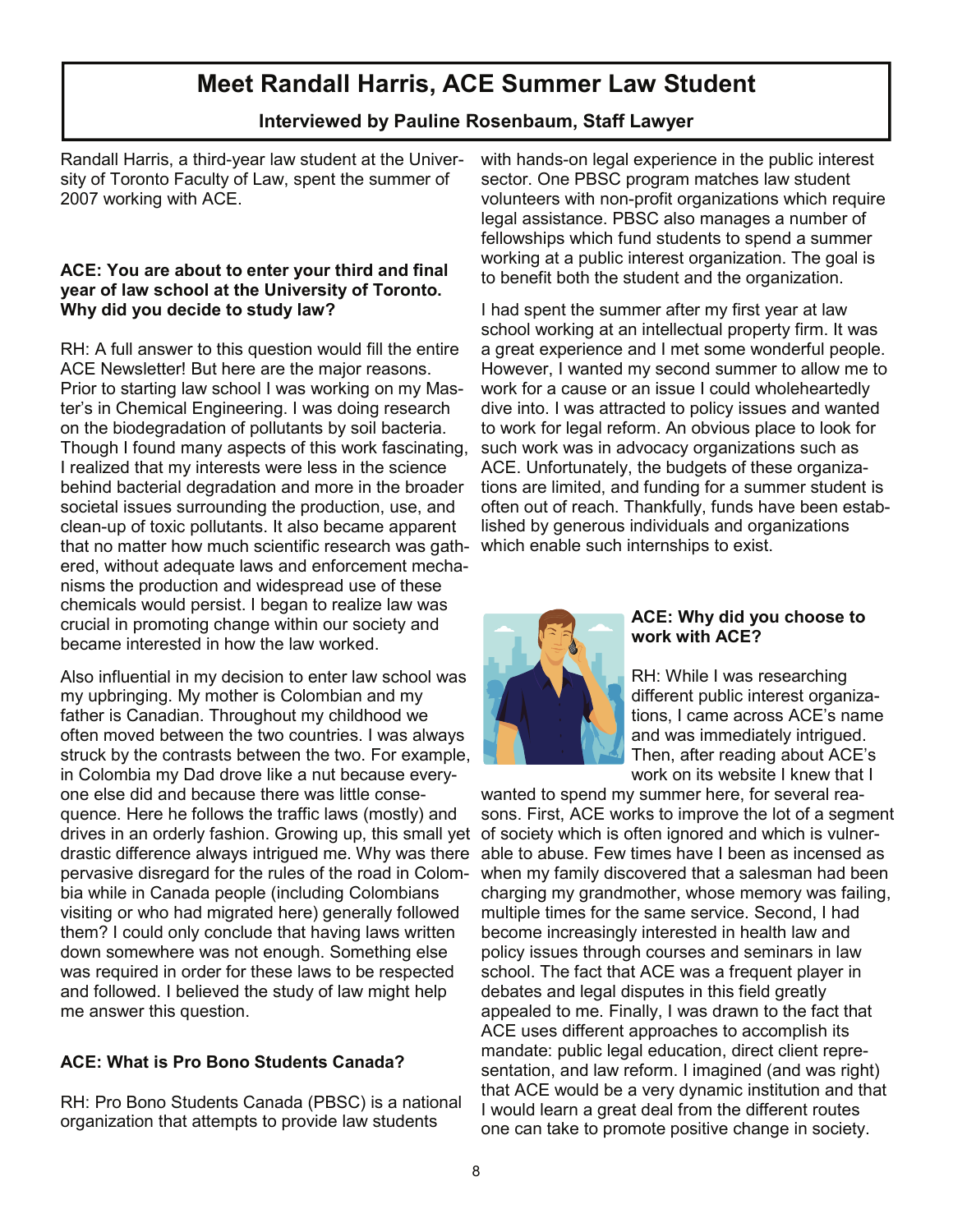**ACE: You spent the summer collecting and analyzing information from Ontario hospitals and LHINs (Local Health Integrated Networks) concerning what ACE refers to as the "first available bed" problem. What surprised you the most about your research?**

RH: I was surprised that laws could be disregarded so overtly by institutions (hospitals) which one generally thinks of as looking out for the patient's that hospitals are facing tremendous pressure to get **impact on the way you approach your studies in**  seniors out of their beds and into long-term care homes as soon as possible in order to clear beds for incoming patients. What shocked me even more is that there seemed to be nobody (besides ACE) policing hospitals to ensure that patients were not subject to such policies. I had naively imagined that the government (whose laws were being ignored) would not allow these policies to be practiced. This made it clear to me how important nongovernmental organizations such as ACE really are. Without such organizations, governments could pass politically popular laws yet acquiesce to these laws being broken when it is convenient to do so.

### **ACE: As you gathered more information about the "first available bed" problem, how did you start to think about the question and its impact on seniors?**

RH: The "first available bed" issue is a dilemma caused in part by scarce resources (i.e. hospital beds, adequate long-term care home beds) and the burden is being borne disproportionately by seniors. This outcome goes against what is written in the legislation, and against key principles such as autonomy and dignity. The long-term solution will involve teamwork between government, LHINs, hospital and long-term care home administrators, seniors, etc. In the meantime, however, it is crucial that ACE continue to fight for the right of seniors to choose where they want to live.

**ACE: In addition to working on your research project, you also spent time with ACE lawyers visiting clients and sitting in on client interviews. How would you describe these experiences?**

RH: They were fantastic learning experiences. The relationship between counsel and a client is very complex, but this complexity is heightened when the very capacity of the client to instruct counsel is questionable. I found it fascinating how ACE lawyers managed these difficult situations with such tact. You cannot learn these skills at school and I am fortunate to have had an opportunity to witness ACE lawyers at work.

### best interests. Of course, it also became clear to me **ACE: How do you think your summer at ACE will your third year of law school, and your future practice of law?**

RH: My summer at ACE certainly affected my course selection. It opened my eyes to some of the specific skills required by lawyers to be effective advocates. I therefore enrolled in courses that attempt to teach these skills. Also, I signed up for courses within the health law field and will be taking a course on wills and estates. Both are subjects which often impact seniors.

In terms of my future practice of law, ACE has taught me important lessons about what to look for when choosing a career path. I have learned that I want to work somewhere with an overriding mission to serve the public interest. At ACE there is a palpable feeling that the organization serves an important role in society, and this sense of mission infuses its work with dynamism and purpose. I will be looking for that same feeling as I go along my career path.

### **ACE: What did you learn about the Legal Aid clinic system and the delivery of legal services to low-income Ontarians?**

RH: The services provided by Legal Aid are essential, not only for individuals to resolve their personal legal disputes but also to ensure that advocates exist for the most vulnerable in society. It is a frightening thought to imagine Ontario without a Legal Aid system. We certainly cannot take it for granted.

**ACE was very lucky to have had the benefit of your great work this summer, through the sponsorship of Pro Bono Students Canada. Thank you!**

# Thank you, and all the best!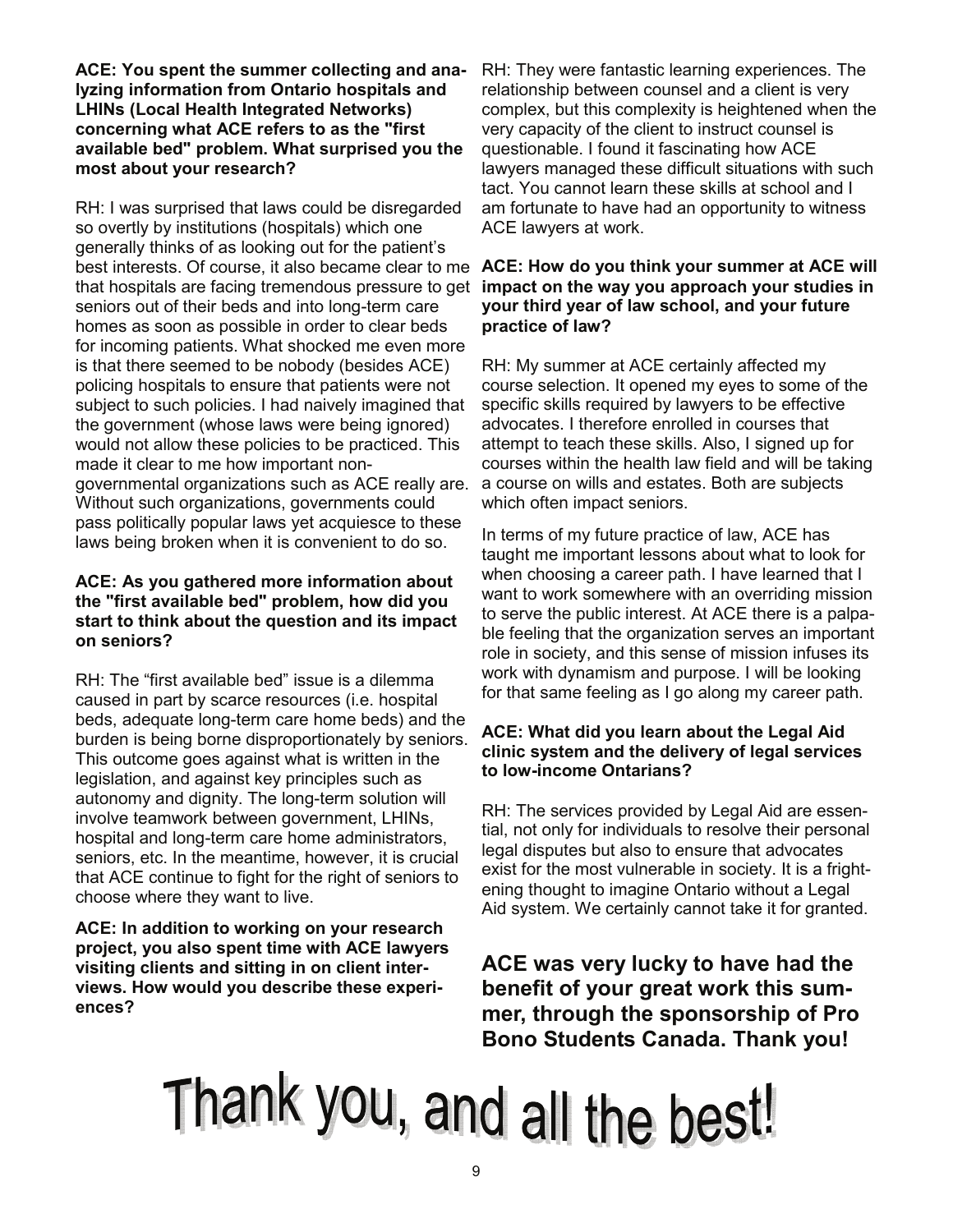### **Protecting Consumers in Energy Contracts**  ...continued from page 1

and electricity retailers without understanding what they were signing. They may not realize that the price they agreed to pay is higher than what they were previously paying. They may not realize that some contracts are locked in for a period of five years. Termination of a lockedin contract may result in a penalty of over \$1000.00, or a cost per unit of hydro or gas for the balance of the contract.



In other cases, the marketers may refuse to terminate the contract. In a recent court case, there was a dispute between a hydro marketer and the owner of a multiple unit apartment building. The issue was whether a particular contract had been automatically renewed for a year. For contracts signed before July 30, 2005, contracts can be automatically renewed or extended if a renewal letter is sent by the marketer and no reply is received. The judge referred to "the presence in the Ontario electricity retail market of a common, but curious contract renewal mechanism - negative options". In this case, the marketer charged approximately \$50,000.00 more than the local hydro company would have for the relevant period of time.

New contracts that are entered into after July 30, 2005 are not subject to the automatic renewal or extension provisions. However, we have had complaints from people who have inadvertently renewed their contract by cashing a small rebate cheque. Once again, the consumer did not understand the multiple page, small print contract.

Some marketers use door-to-door salespeople to solicit contracts. If a door-to-door salesperson asks you to sign a contract, it is a good idea to ask that a copy of the contract be left with you so that you can take your time to study it. Before you sign a contract, compare the unit price of gas and hydro that is listed on your present utility bill to what is being offered in the contract. The questions that you should consider are:

- What is the unit price of the gas or hydro?
- How does that compare to the amount you are presently being charged?
- How long is the term of the contract?
- Are there any charges or fees if you try to end the contract before the period specified in the contract?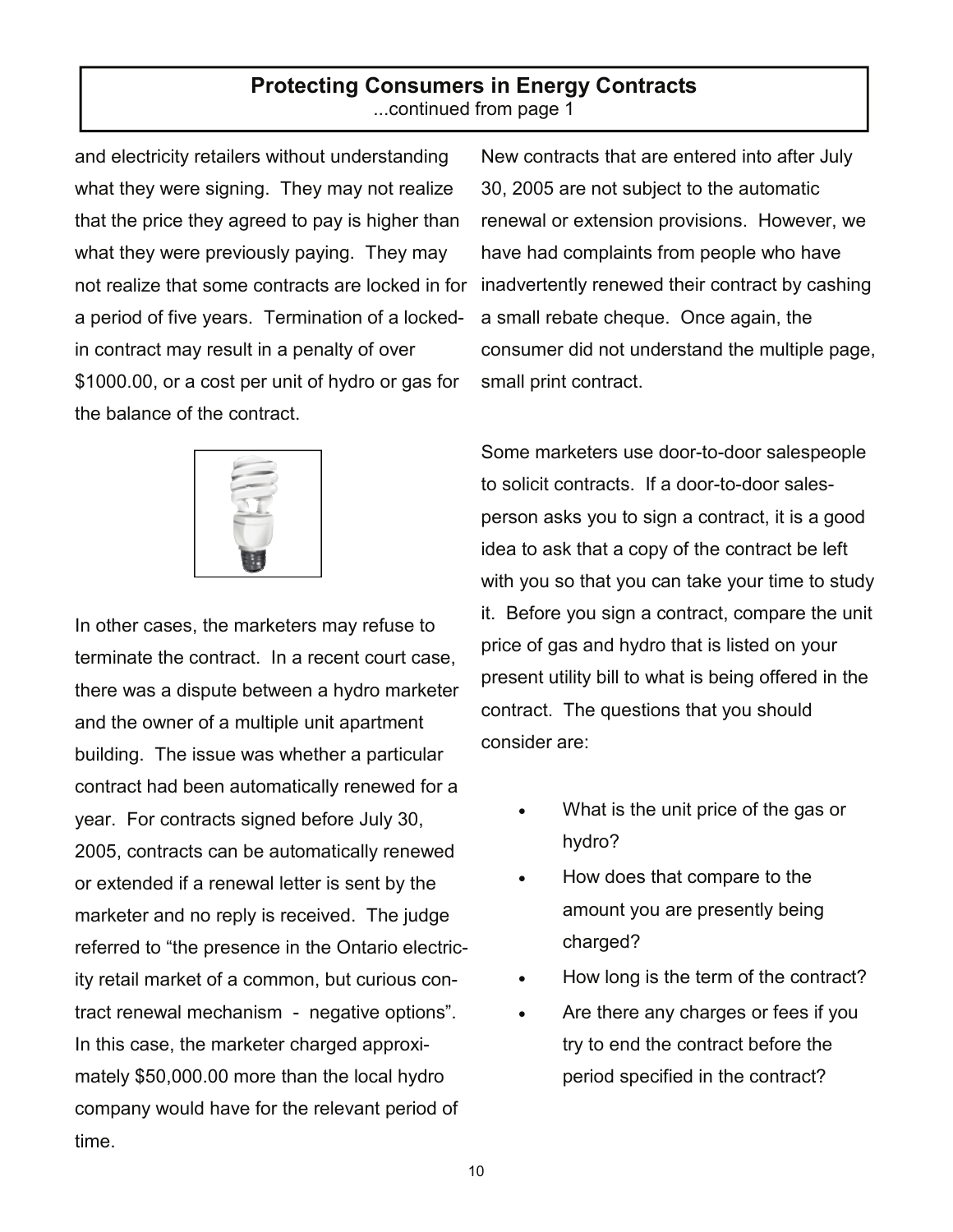If the door-to-door salesperson uses undue pressure to get your signature, you may be able to cancel or rescind the contract under the provisions of the *Consumer Protection Act*, *2002.* Undue pressure is considered to be an "unfair practice". A consumer who has been subjected to an "unfair practice" may cancel or rescind the contract they entered into within one year of signing the contract. Notice of cancellation may be delivered to the vendor by any means. It is best to give notice of cancellation in writing and to specify that the consumer is rescinding the contract because of an unfair practice within the meaning of the *Consumer Protection Act*, *2002*.

The Ontario Energy Board regulates the province's electricity and natural gas sectors. They have a web-site that contains useful information at www.oeb.gov.on.ca. The Ontario Energy Board can deal with complaints, but they cannot force a company to resolve a complaint where there has been no violation of any legal or regulatory requirement.

Locking into a five year contract can be disadvantageous for any consumer, but it can be especially disadvantageous to seniors on a fixed income. Unexpected illness or injury, or change of circumstances, may mean that a senior has to sell his or her home. Having to pay a penalty to terminate a contract early is an expense to be avoided.

The Ontario Energy Board does not allow public utilities to make a profit on their hydro and natural gas purchases. The price charged by the public natural gas and hydro utilities is set by the Ontario Energy Board. In contrast, the price charged by a natural gas or hydro marketer is the price set out in the contract.

The best defence is to be an educated consumer. For any contract that you are presented with, sign nothing unless you are well aware of what you are agreeing to.



To see some samples of cancellation letters, visit the Ontario Ministry of Government Services' website at **http://www.gov.on.ca/MGS**.

> Then, search for the term **"sample cancellation letter"**.

Or, go to this website: **http://www.gov.on.ca/MGS/en/ConsProt/ST EL02\_046418.html**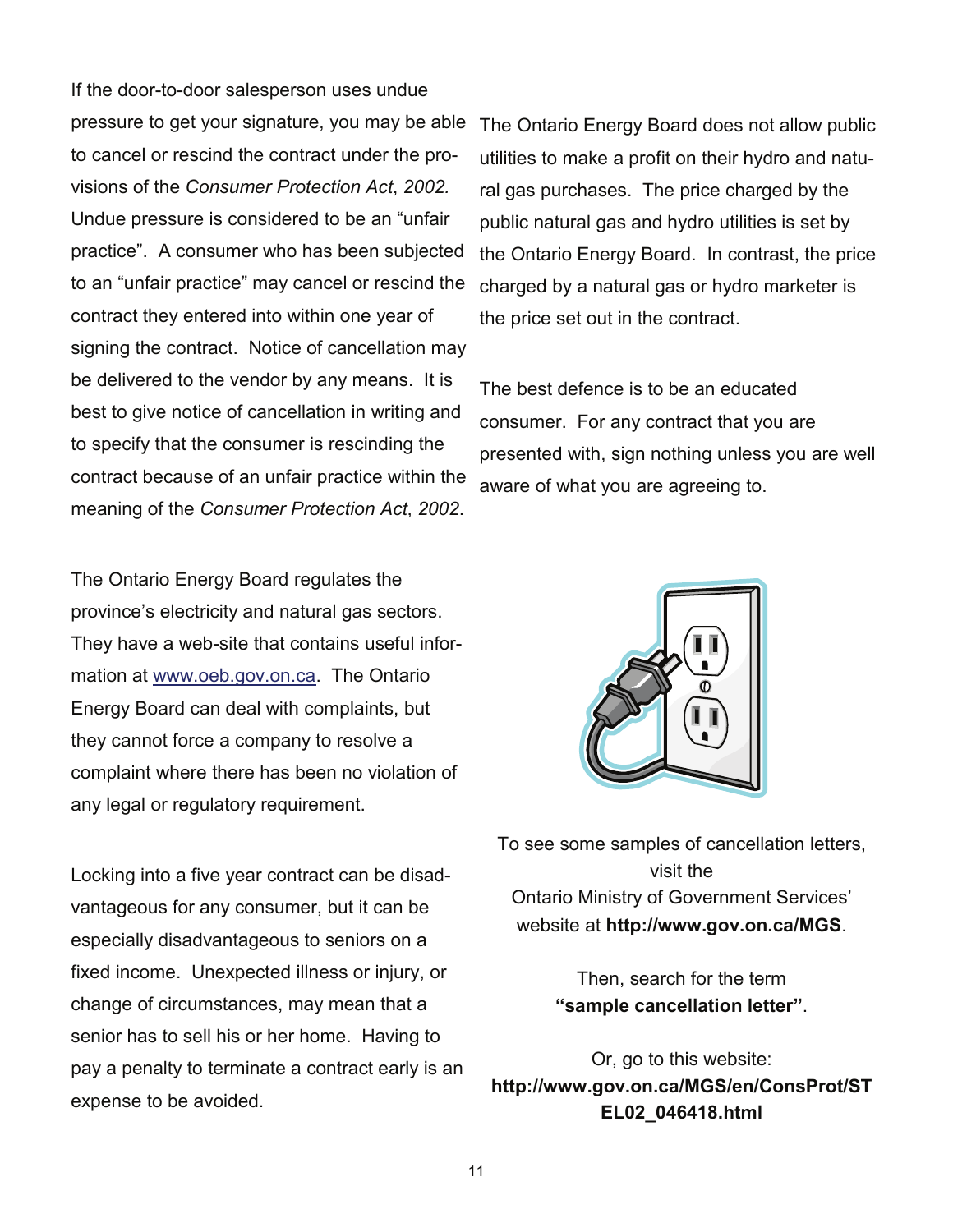### **Title Fraud**  … continued from page 1

A wide range of factors that involve many people in different walks of life contribute to the opportunity for title fraud. In its 2005 *Report to Convocation,* the Law Society described four factors that contribute to mortgage fraud:

• **De-personalized mortgage lending:** The process of buying a home and obtaining mortgage financing has become increasingly depersonalized. A new homeowner can now apply for a mortgage on-line or by telephone, sign documents sent by courier, and arrange mortgage financing without ever having to meet anyone in person.

• **Easier access to vast amounts of realproperty information on-line:** Electronic land registration, combined with electronically available real-property assessment information, gives computerized access to nearly all the information someone would need to initiate a title fraud.

• **Increased competition among mortgage lenders:** The Canadian Institute of Mortgage Brokers and Lenders has reported that consumers have many more choices about where to obtain mortgage financing, and that "the lending community is becoming larger and much more aggressive about pursuing clients."

• **Increased competitive pressure to close a real estate deal quickly:** In some transactions, "traditional safeguards, such as hiring a lawyer early in the process, are seen as a hindrance to the speed and cost effectiveness of closing a

deal and are being bypassed."

Some other intergenerational trends also contribute to title fraud. Older home-owning adults tend to live in very valuable homes that are most often mortgage-free. In some cases, friends, neighbours and family members with an expectation of inheritance are anxious to obtain an immediate inheritance, and in extreme cases are willing to commit title fraud to do so. Perpetrators of title fraud who were not previously connected to the older adult, attracted by the high equity value of an older person's home, sometimes prey upon the failing mental capacity of older adults to induce them to sign legal documents they do not fully understand. Community-dwelling older adults are often very houserich and cash-poor, which invites the burglary of title and equity-value of their homes.

### **HOW DOES TITLE FRAUD HAPPEN?**



There are many types of title fraud that do not have any pronounced effect on older adults. These forms of fraud usually involve a home-owner willingly selling a home at fair market value to

a stranger who somehow inflates its value to fraudulently obtain excessive mortgage proceeds. The vendor home-owner would have no part in the fraud, and is not usually injured by it. ...*continued on next page*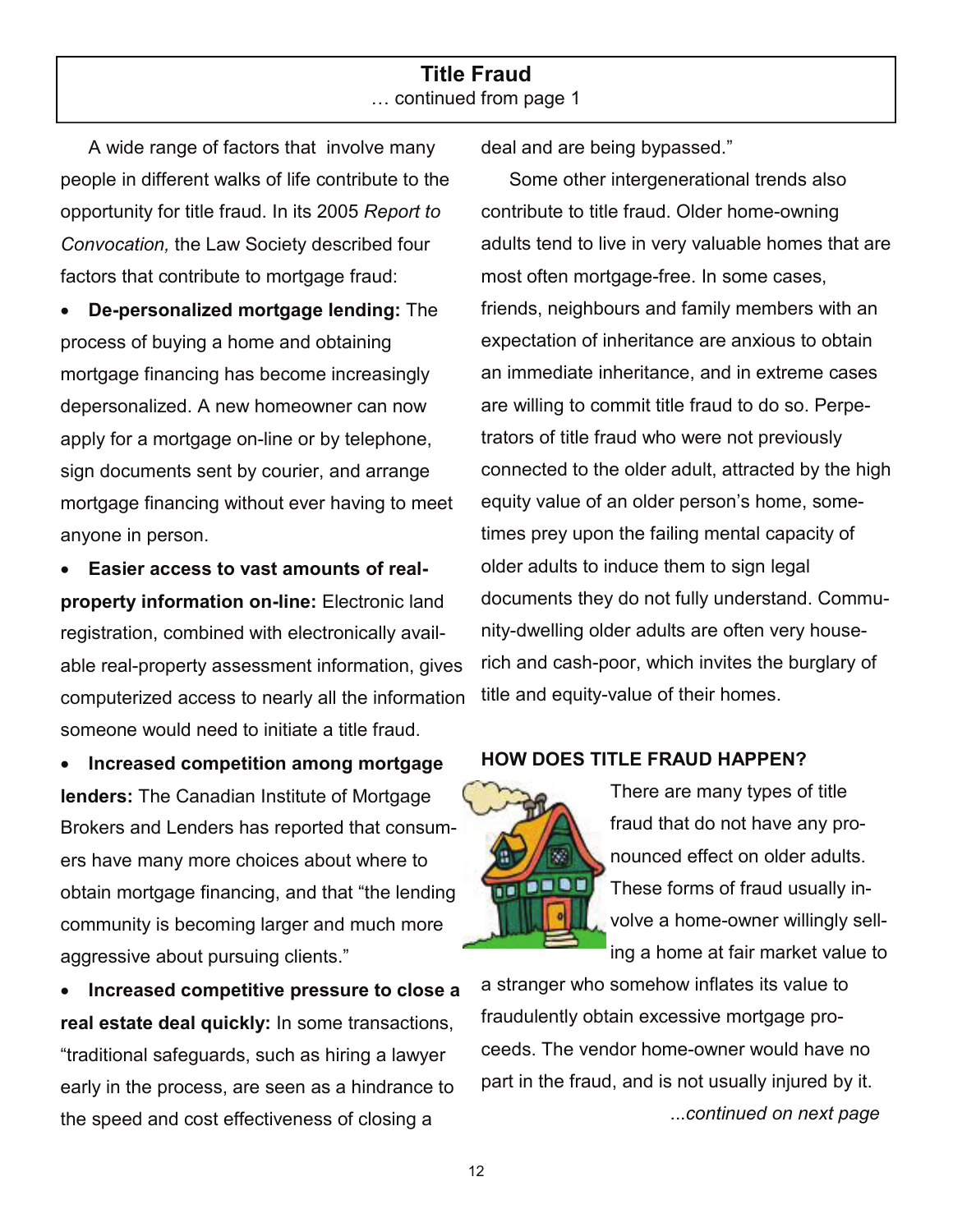Although spectacular and newsworthy, these value-inflation frauds are not normally a matter of concern to older adults. However, there are a number of increasingly well-known frauds that are prominent in victimizing older adults.

### **Impersonated and Forged Transfers and Mortgages**

Long before the electronic registration of title documents, forged title deeds and mortgages became a problem for real estate lawyers. Most lawyers have never been in the practice of routinely sending title documents out to clients to sign and return by courier, without an in-person meeting, but on rare occasions that did occur. Until 1985, when a signed witness and affidavits of age and marital status and of execution were required, there was much less opportunity to offer with a new mortgage. Once the deal is closed, a forged document. However, in the 1990s a few spectacular cases of the registration of forged title documents captured the attention of the legal tion all vanish at once, leaving only a very real the authenticity of title documents.



Historically, most real estate lawyers did not take the steps they do now to ensure that the person actually signing a title document is the authentic title-

holder of the property. It was unusual to inspect and photocopy personal identification such as drivers' licences and other documents that mortgage lenders now invariably require. Today, to sign a title document, a homeowner should

expect to produce at least two pieces of identification, including one piece of photo ID, that would ordinarily be photocopied and kept on file to prove the authenticity of signed documents.

profession, and led to an increased vigilance over mortgage debt against the home. The true owner Despite this heightened sense of vigilance over the authenticity of title documents, instances of fraud by impersonation still occur. In some reported cases, although a very small number, the impersonation might be facilitated by the naïve co-operation of a lawyer who is duped into exercising a lowered level of diligence in real estate transactions. In other cases, a sophisticated plan is made to "invent" a fictitious purchaser of real estate from someone impersonating the registered owner of the property. In these cases, the impostor "sells" the property at market value to the fictitious purchaser, who in turn finances it the impostor vendor, the fictitious purchaser and the mortgage money used to finance the transacof the home would only discover the fraud later, sometimes at the point of eviction for nonpayment of the fraudulent mortgage debt. This type of fraud was widely reported in the 2006 Ontario Court of Appeal case of *Lawrence v. Maple Trust,* which prompted a change in the law.

> While forgery and impersonation can happen to anyone of any age, older adults face other pressures that make them more vulnerable to this type of fraud:

> > ...*continued on next page*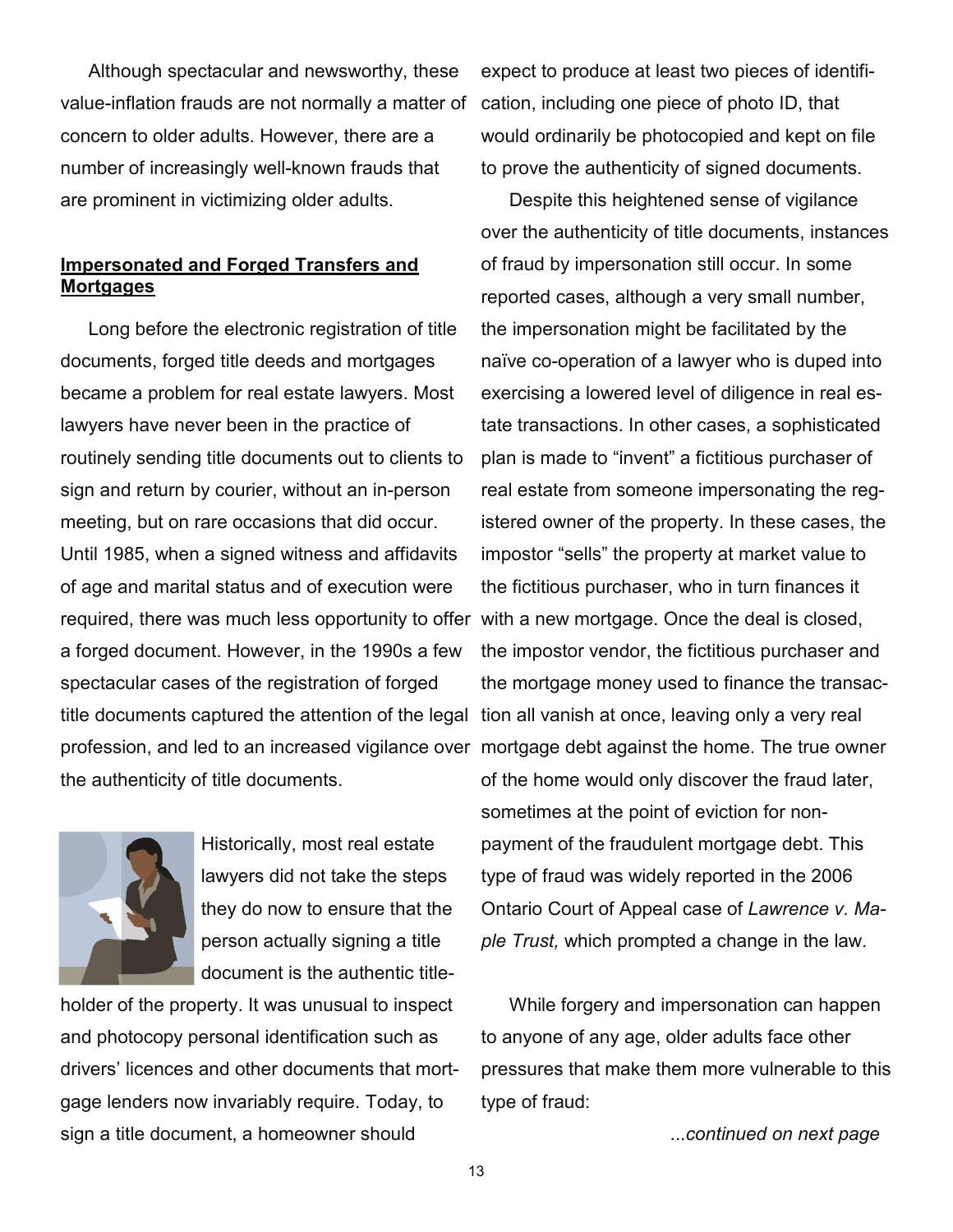ο **Absence of photo ID:** Many older adults, having chosen not to drive, no longer carry an Ontario drivers' licence, which is the most common form of photo ID. The absence of a drivers' licence and other photo ID can sometimes be "explained away" more easily by someone posing as an older-adult home-owner. However, with due diligence a solicitor would normally be expected to adequately verify identity in such cases.

ο **Genuine confusion over a name:** The name that appears on title might not be the same name that appears on a person's photo ID. Older titles that pre-date the 1985 land registration reform did not record the date of birth of the title-holder, with the effect that persons of different generations with similar names may more easily impersonate each other. Family members with identical or similar names can present an easy opportunity to impersonate each other.



### **Use of Forged Powers of Attorney**

Another circumstance that ACE sees periodically is the use of a forged power of attorney to complete title transactions. In one recent case, our elderly client gave an authentic power of attorney to her two adult sons, who could only act jointly. Without her knowledge, someone forged a property to steal the title to real-property or the new power of attorney in her name to one of her

sons, as her sole attorney for property. The son named in the forged power of attorney then used this document to personally sign, as her attorney for property, a transfer of title to himself and two new mortgages on our client's home without her knowledge or consent. When our client later discovered that she no longer held title to her own home, the police were involved and verified that power of attorney document had been forged. While the matter is now before the courts, and the outlook is good that our client will recover title to her home and be compensated for most if not all of her losses, she did face the very real threat of eviction for a default in payment of the fraudulent mortgage transactions that were outside her knowledge. One can only imagine the distress of an octogenarian served with a Sheriff's notice to vacate a home she has owned and occupied for more than forty years, not knowing that she had been defrauded.

The use of forged powers of attorney is a very well-known occurrence. In fact, this type of fraud is specifically addressed in remedial title-fraud legislation enacted by the Government of Ontario in the fall of 2006. While remedies for the fraudulent use of forged powers of attorney are clear, the remedies for the fraudulent use of authentically-signed powers of attorney are less so. The definitions of "fraud" in remedial title fraud legislation do not include the fact situation where a power of attorney is authentically given, but fraudulently used by the named attorney for proceeds of ...*continued on next page*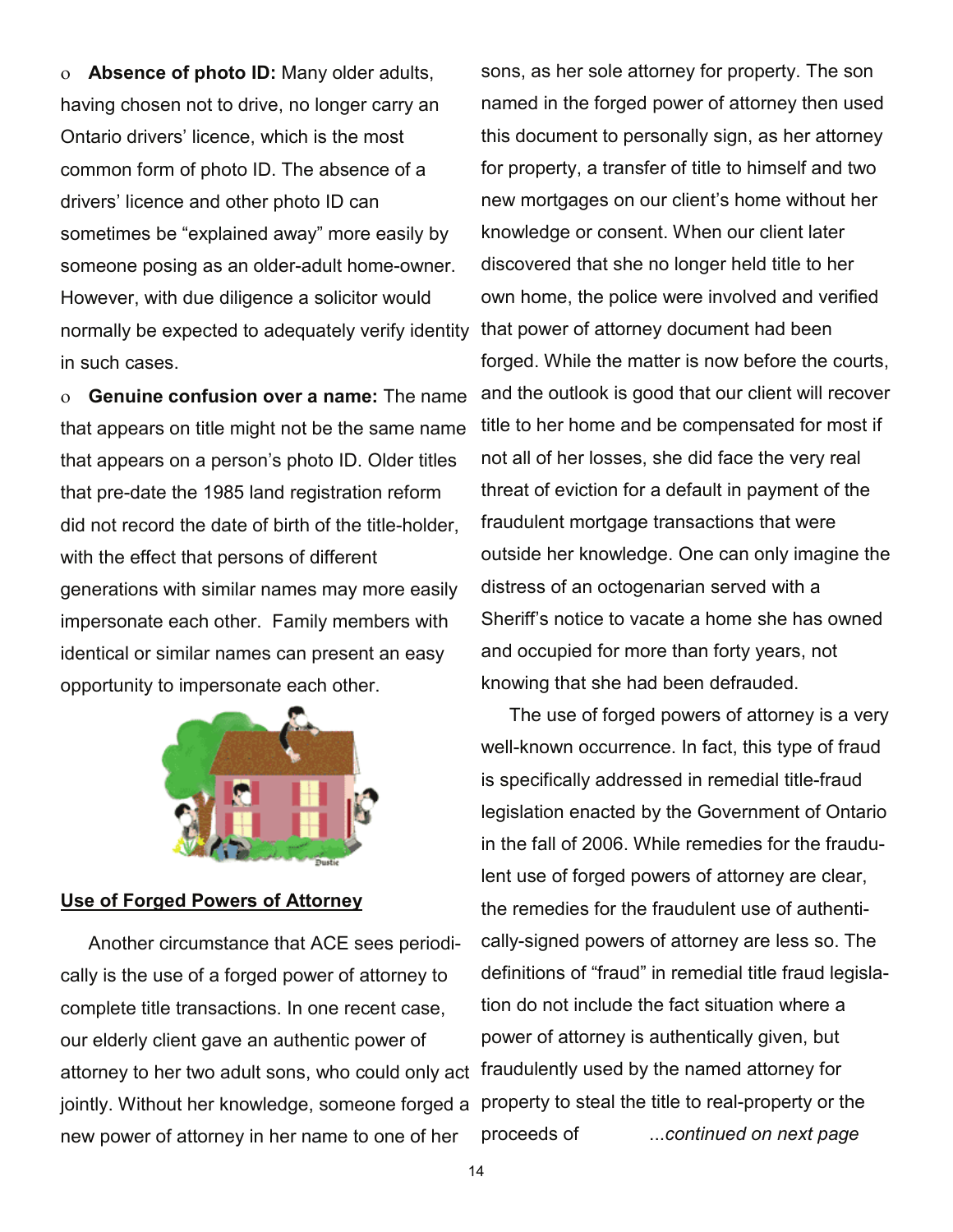a fraudulent mortgage from a homeowner. This underlines the message that homeowners of all ages should always be vigilant not to give out powers of attorney that are not necessary or that are ill-advised.

### **Deception as to the Nature and Character of Documents**

Perhaps the most common and most difficult of title fraud cases occur when an older adult is deceived into signing a document not fully understood, and without independent legal advice. Someone who last dealt with real estate when s/he purchased a home thirty years ago might not misrepresentation or deceit is onerous. ACE is recognize the new landmarks of real-property registration in Ontario. If asked to sign a deed or mortgage with red margins and a sworn affidavit of age and marital status (landmarks of the traditional system), the older-adult home-owner would likely recognize the nature of the transaction despite any misrepresentation from a trusted friend or family member. However, without the familiar landmarks, older-adults are sometimes lost in a new domain.

Many clients come to ACE having been told fantastic stories about how necessary it is to sign some kind of document to do something that is essential to help themselves or their loved one, but that will have absolutely no effect on the legal title to their home. Sometimes, it seems that the older adult would like to operate in a state of suspended disbelief, preferring if at all possible to trust the person so loved in their life, unless contradicted with clear and convincing evidence

of falsehoods. Too often, that clear and convincing evidence does not come in the form of independent legal advice, and is not apparent from what the person is asked to sign without a full and complete understanding. Unfortunately, what is signed in these cases may turn out to be a transfer or mortgage of property that is only later understood when adverse consequences, including a threat of eviction, begin to unfold.

While fraud is a criminal offence, and misrepresentation or deceit can form a defence to the enforcement of legally-signed documents, the burden of proof that is needed to prove fraud, presently engaged in an increasing number of cases where older adults have been misled into signing documents defrauding them of title to their homes, sometimes under conditions of a compromised mental capacity. Like the Law Society, liability insurers, title insurers, and mortgage lenders of all types, we too are facing increased pressure on our resources to cope with the increased demand for services that these cases present.



...*continued on next page*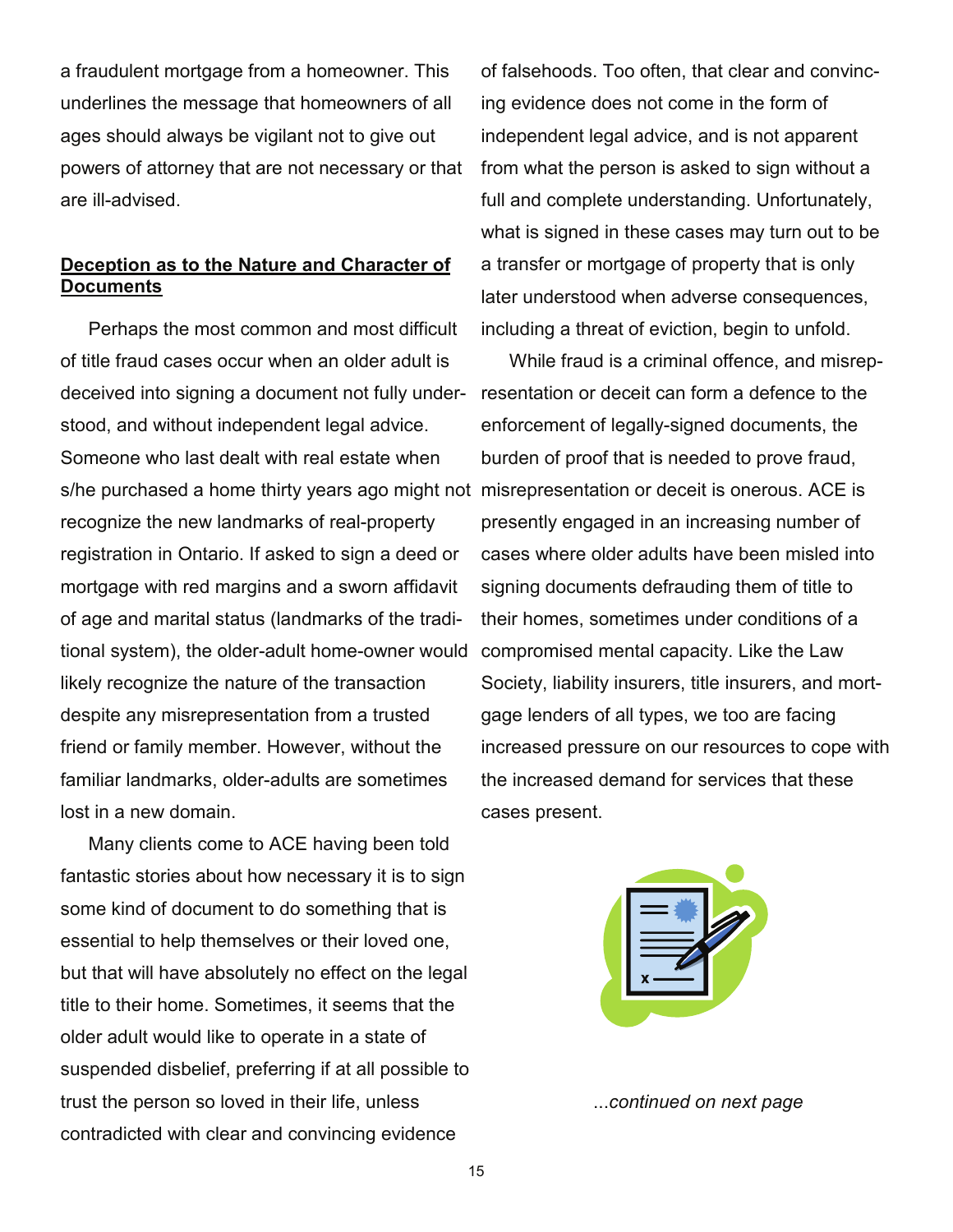### **REMEDIES FOR TITLE FRAUD**

An older adult who is the victim of title fraud can pursue a number of remedies, depending on the individual circumstances of a case. Not all of these remedies will be available in every case. None of them is a perfect answer to the fraud committed, because even if a remedy succeeds it is usually fraught with uncertainty until a successful outcome is achieved. These are some the solicitor, who might be responsible in of the possible remedies:

• **Criminal Complaints:** A criminal complaint could result in an order for restitution and compensation if the fraudster is convicted. Even if there is no conviction, the results of a police investigation could assist in other civil proceedings.

• **Defence of Mortgage Enforcement Proceedings:** It is usually necessary to defend mortgage enforcement proceedings brought against the defrauded home-owner for the possession and sale of a home to satisfy a mortgage debt. These are difficult proceedings to defend because the home-owner will need to produce some evidence that calls the validity of the mortgage itself into question.

• **Civil Actions for the Restoration of Title and Recovery of Funds:** The defrauded homeowner can bring a civil action against the perpetrator of the fraud for a judgment restoring title to one's home, and for damages resulting from the fraud. While it might not be difficult to obtain judgment for both title and damages, it is usually very difficult to collect any money from the defendant, who might have no means to pay or may have absconded.



• **Civil Actions for Solicitor's Negligence:**  The negligence of a solicitor acting on a fraudulent transaction can never be assumed, but must be

proven with evidence. If negligence did occur, the home-owner could also bring legal action against damages. Ordinarily, actions for solicitor's negligence are not easy to pursue.

• **Title Insurance Claims:** Title insurance provides the best possible protection against title fraud. If a fraud is proven by an insurer's investigation, a fraudulent mortgage can be paid out without resort to court proceedings. However, in Ontario title insurance is a fairly recent development, and it is only available if a home-owner or mortgage lender has purchased it. Most olderadult home-owners did not buy title insurance when they bought their homes long ago, and are not covered by title insurance.

**Land Titles Assurance Fund Claims:** There are two systems of land registration in Ontario: "Land Registry" and "Land Titles". Land registry does not offer any assurance of title. On the other hand, Land Titles does offer some limited protection to home-owners who are the subject of title fraud. As a last resort, a home-owner can make an application to the Director of Titles to delete any fraudulently-registered transactions, and to the Land Titles Assurance Fund for compensation for a fraudulently-placed mortgage. However, this protection only applies in a fairly narrow set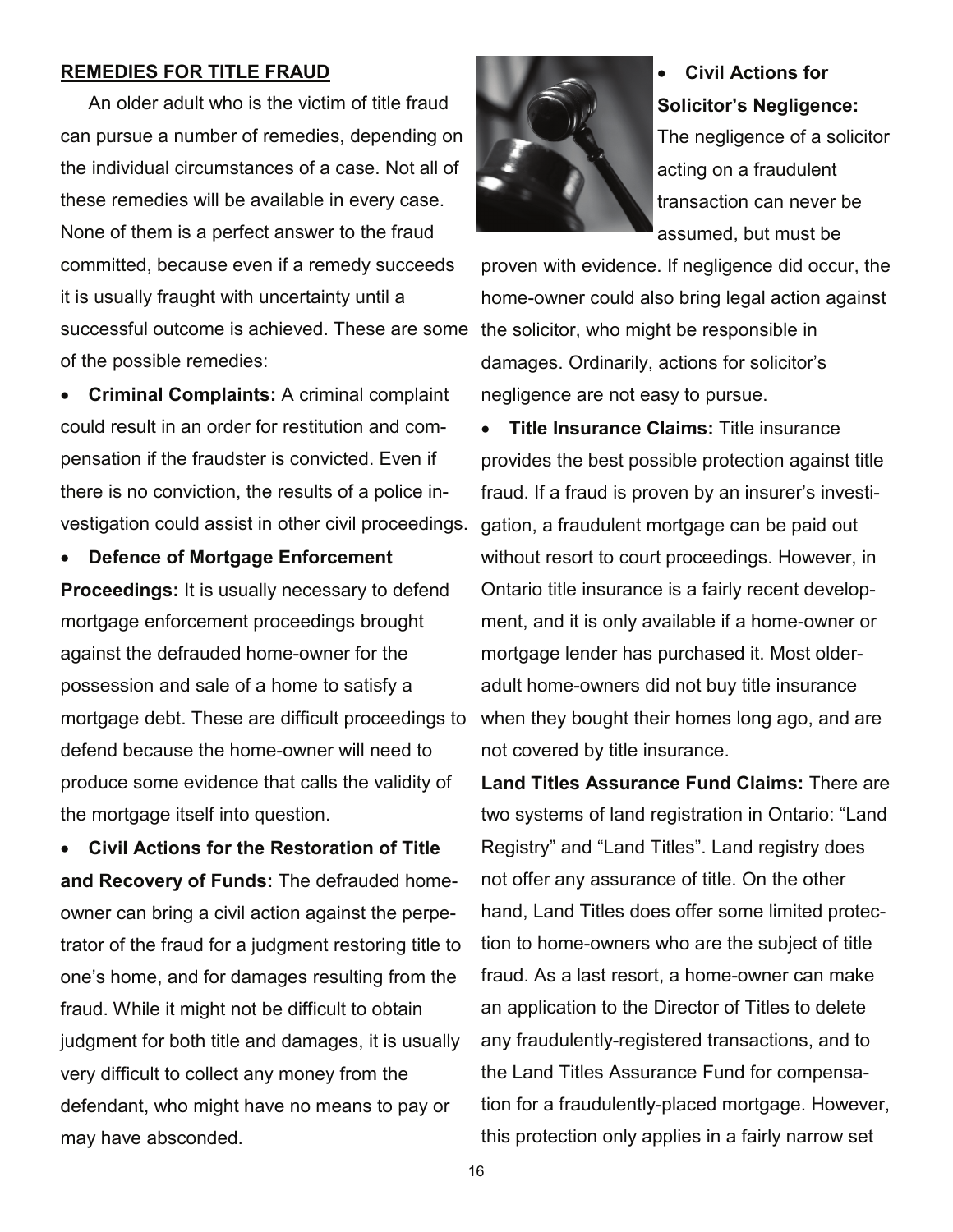of circumstances that does not capture all instances of fraud; and it does not apply to any land registered outside the Land Titles system.

### **WHAT CAN YOU DO TO PREVENT TITLE FRAUD?**

The phenomenon of title fraud seems to be less connected with the electronic system of registration, which for the most part appears to be quite secure, and more closely tied to the rapidly changing landscape of the entire real estate and mortgage-lending industries that often puts the security of land titles in peril. Here are some strategies for preventing title fraud and protecting yourself:

**Existing-Owner Title Insurance:** Experienced real estate practitioners widely recommend that older adults owing mortgage-free homes purchase "existing-owner" title insurance. This is the same type of insurance that a new home-owner might buy when completing a purchase transaction. It provides the best possible protection against title-fraud committed by third parties without the knowledge, consent or it was much too late. Those who absolutely do involvement of the home-owner. The benefits of existing-owner title insurance far outweigh its cost, and it is truly something that many olderadults should not be without. To investigate the costs of coverage offered by existing-owner title insurance, older-adults should speak with a solicitor or other advisor.

**Independent Legal Advice:** A home-owner of any age should never enter into any real estate transaction without independent legal advice. Legal advice is not "independent" if the lawyer acting represents more than one interest in a transaction. You need your lawyer to represent you, and to fairly and independently advise you. A lawyer also acting for someone else, even an immediate family member, with a different interest in the transaction is not able to do this. Even though it does cost more to hire two lawyers than one, scrimping on independent legal advice is a dangerous and false economy.

**Vigilance not to Sign Legal Documents without Full Understanding:** The single most important thing an older-adult can to do protect against title fraud costs absolutely nothing: simply do not sign anything that you do not completely understand. The most difficult thing to overcome is your own signature. In most cases that we see, the older adult has signed something, be it a power of attorney, a deed or mortgage, or some other paper that was never fully understood until not sign things they do not understand give themselves the best protection that money can buy.

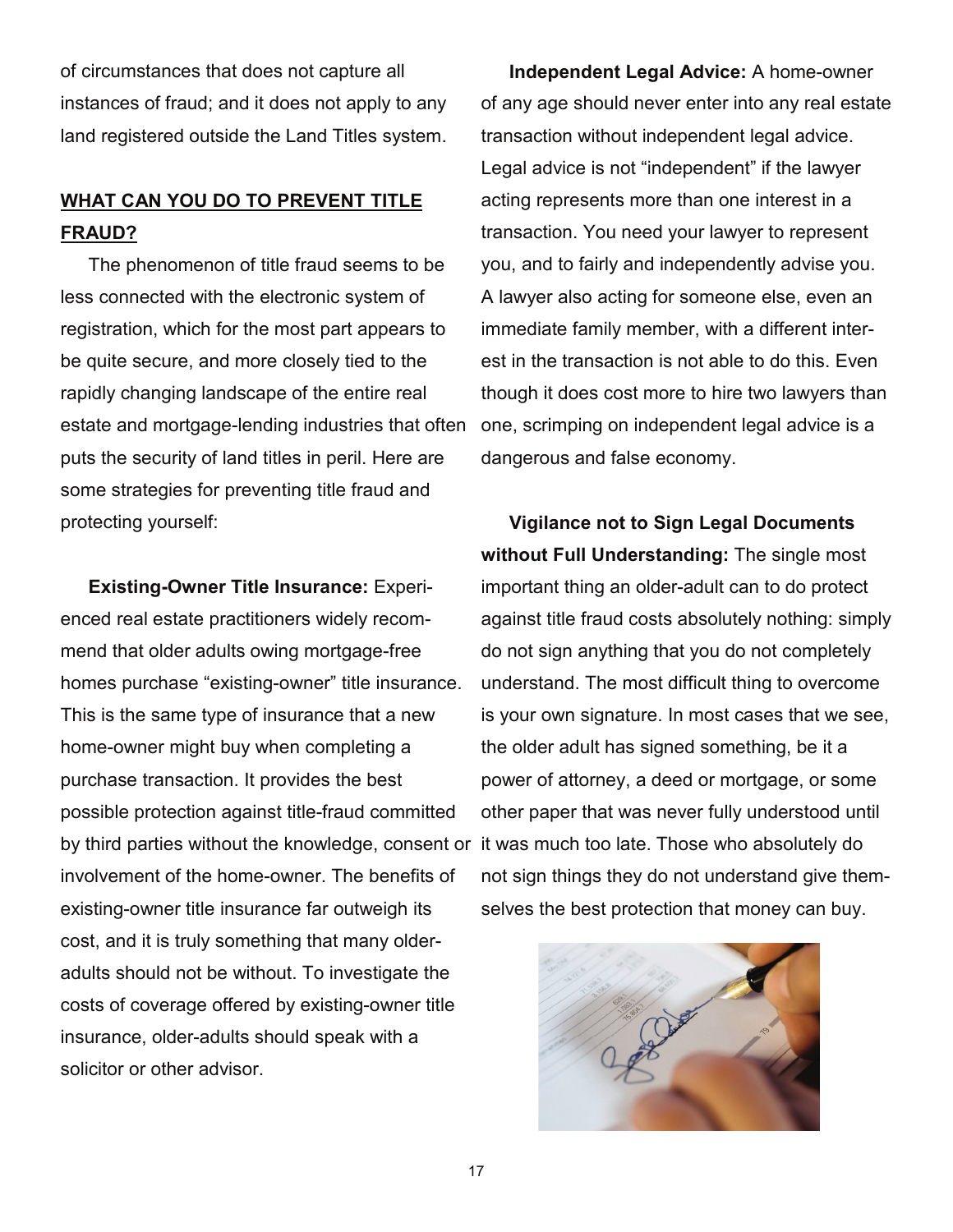## **Ontario Announces New Program Offering Free One-on-One Consultation with Pharmacist about Medications**

*By Pauline Rosenbaum, Staff Lawyer* 

Persons taking a minimum of three medications for chronic conditions are eligible to consult with a pharmacist under a new program established by the Ministry of Health and Long-Term Care. The pharmacist will provide professional advice to eligible Ontarians up to once a year, at a 30-minute private consultation. Patients are welcome to bring a caregiver to their appointment.

Eligible patients can choose to participate, and the consult is free of charge. However, the services is only available to community-based patients — people residing in long-term care homes are not eligible .

The Ministry states that eligible people most likely to benefit from this program are:

• Patients who have several chronic medical conditions and are taking several medications;

• Patients who have recently been released from a hospital;

• Patients who have had major changes to their medicine schedule;

• Patients who are taking "high-alert" medications, such as opiates or digoxin;

• Patients who may have trouble managing their medication.

Among other things, the pharmacist will review the list of medications that patients are taking, and ensure that they are taking them as directed. The pharmacist will review the patient's allergies and lifestyle information, and will explain the intended benefits and potential side-effects of medications. The patient will also be provided with an up-to-date medication list to bring to their doctor or other pharmacists, or for use in the event of hospitalization.



For more information, contact your local pharmacist. If he or she is not a participant in the program, he or she will be able to refer you to another participant.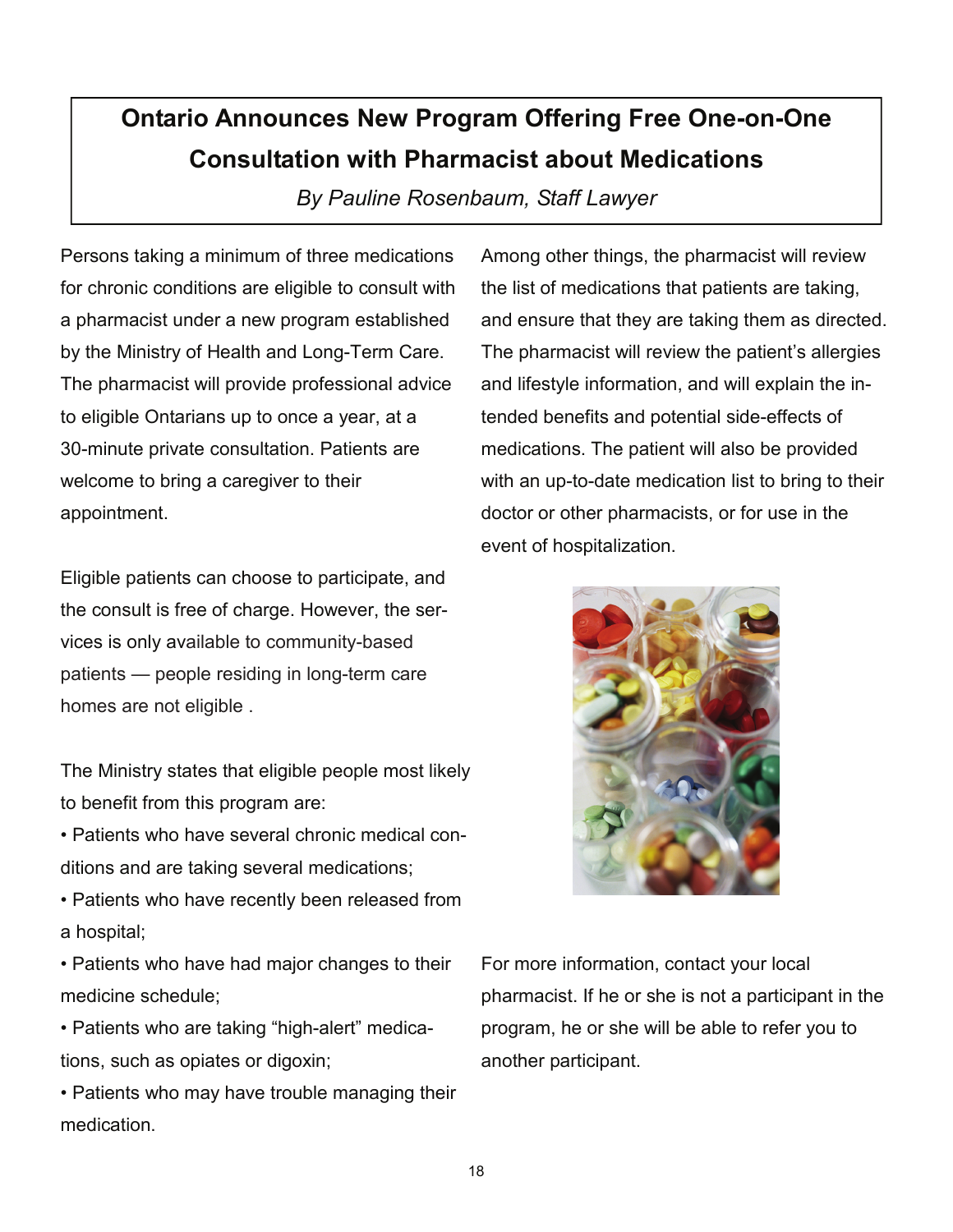## **APPLICATION FOR MEMBERSHIP**

## **ADVOCACY CENTRE FOR THE ELDERLY\***

2 Carlton Street, Suite 701, Toronto, Ontario M5B 1J3 *Please feel free to photocopy this page and send it to ACE to become a member!* 

| NAME:                                                                            |                                                                                                                                                                                                                                |                     |  |  |
|----------------------------------------------------------------------------------|--------------------------------------------------------------------------------------------------------------------------------------------------------------------------------------------------------------------------------|---------------------|--|--|
|                                                                                  | (Individual/Corporate)                                                                                                                                                                                                         | <b>Please Print</b> |  |  |
|                                                                                  |                                                                                                                                                                                                                                |                     |  |  |
|                                                                                  |                                                                                                                                                                                                                                |                     |  |  |
|                                                                                  |                                                                                                                                                                                                                                |                     |  |  |
| TELEPHONE: (Home) ____________________________(Business) _______________________ |                                                                                                                                                                                                                                |                     |  |  |
|                                                                                  | EMAIL ADDRESS: University of the state of the state of the state of the state of the state of the state of the state of the state of the state of the state of the state of the state of the state of the state of the state o |                     |  |  |
| Membership Fee:                                                                  |                                                                                                                                                                                                                                |                     |  |  |
|                                                                                  | (a) individual                                                                                                                                                                                                                 | $$10.00$ Enclosed   |  |  |
|                                                                                  | (b) corporate (agency, group)                                                                                                                                                                                                  | $$25.00$ Enclosed   |  |  |
| In addition to my membership fee, a donation of \$                               |                                                                                                                                                                                                                                |                     |  |  |
|                                                                                  |                                                                                                                                                                                                                                |                     |  |  |
| Signature                                                                        |                                                                                                                                                                                                                                |                     |  |  |

**Your membership is important.** If the fee presents financial difficulties, please feel free to join anyway.

**Committee Membership**: I am interested in seniors' issues and would consider membership on an ACE Committee. The set of the Second Second Vescond No. 2014

### **Membership Expiry Date: Annual General Meeting, Fall 2008.**

By-Law No.1, 14.9 states: No owner or management official of a long term care facility, or employee of any organization representing long term care facilities shall be eligible to be elected to the Board of Directors of the Advocacy Centre for the Elderly.

- \* Holly Street Advocacy Centre for the Elderly Inc.
- \*\* A tax receipt will be issued for donations *over* \$10.00.